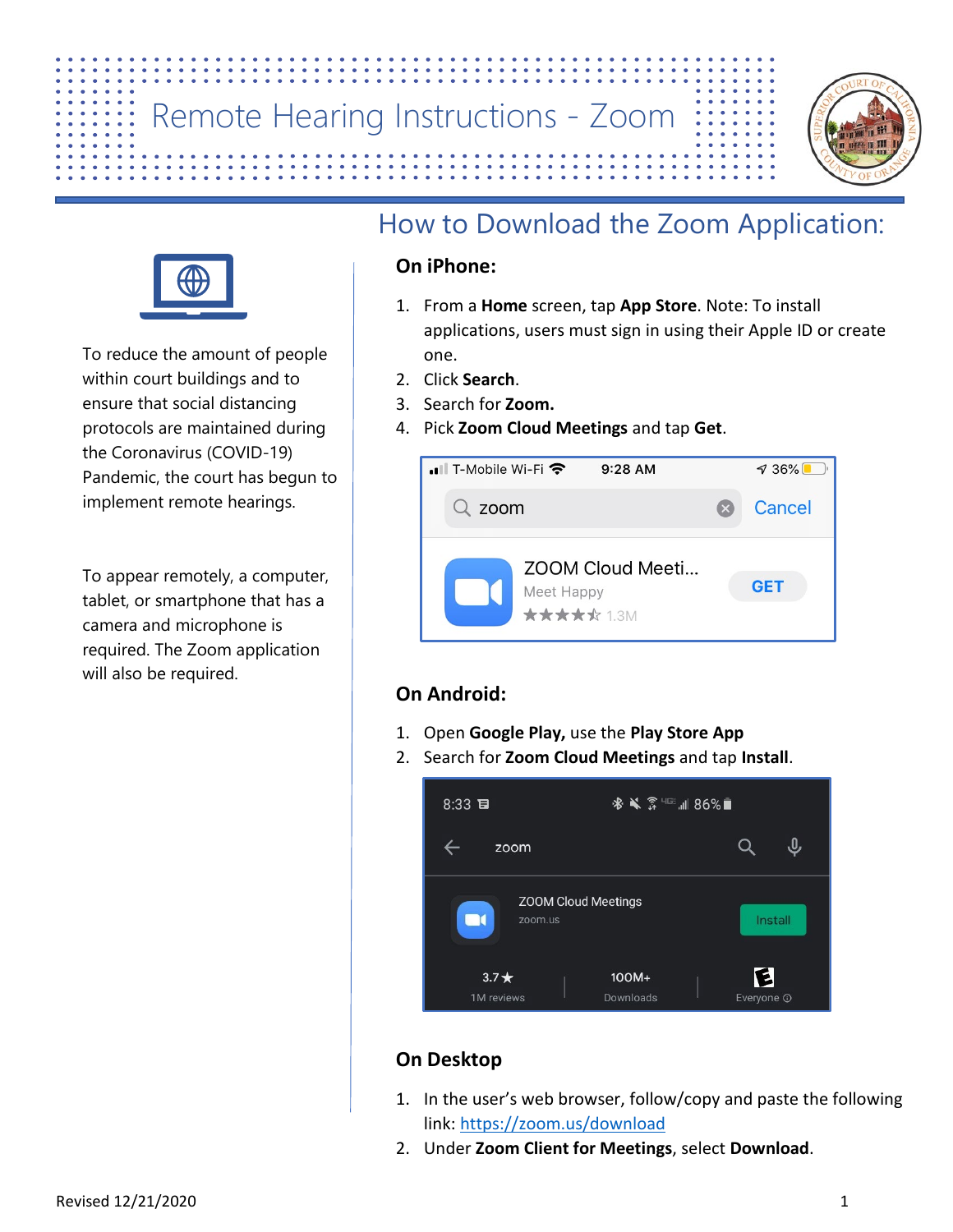# **Zoom:** How to Join a Hearing from a User's Device

#### **Joining through e-mail:**

1. When joining via e-mail, click on the link listed below "**Join Zoom Meeting."**



2. The link will automatically open the **Zoom** application installed on the iPad or Desktop.

#### **Desktop: Joining through Meeting ID:**

- 1. Open the **Zoom** application from the Desktop
- 2. Select **Join a Meeting**



3. Enter the 11-digit **Meeting ID** number provided by the court. The screen name may also be modified and users may toggle video/audio settings. Once configured, select **Join.**

| <b>Join Meeting</b>                                 |
|-----------------------------------------------------|
| Meeting ID or Personal Link Name -<br>881 1122 3256 |
| John Smith                                          |
| Remember my name for future meetings                |
| Don't connect to audio                              |
| Turn off my video                                   |

#### **Mobile: Joining through Meeting ID:**

- 1. Open the **Zoom** application from the iPad's **Home** screen.
- 2. Under the **Meet & Chat** screen, select the **Join** icon.



3. Under the **Join a Meeting** screen, enter the 11-digit **Meeting ID** number provided by the court. The screen name may also be modified.



4. Toggle video/audio settings under **JOIN OPTIONS**.

| <b>JOIN OPTIONS</b>    |  |
|------------------------|--|
| Don't Connect To Audio |  |
| Turn Off My Video      |  |

5. If applicable, enter the password for the hearing.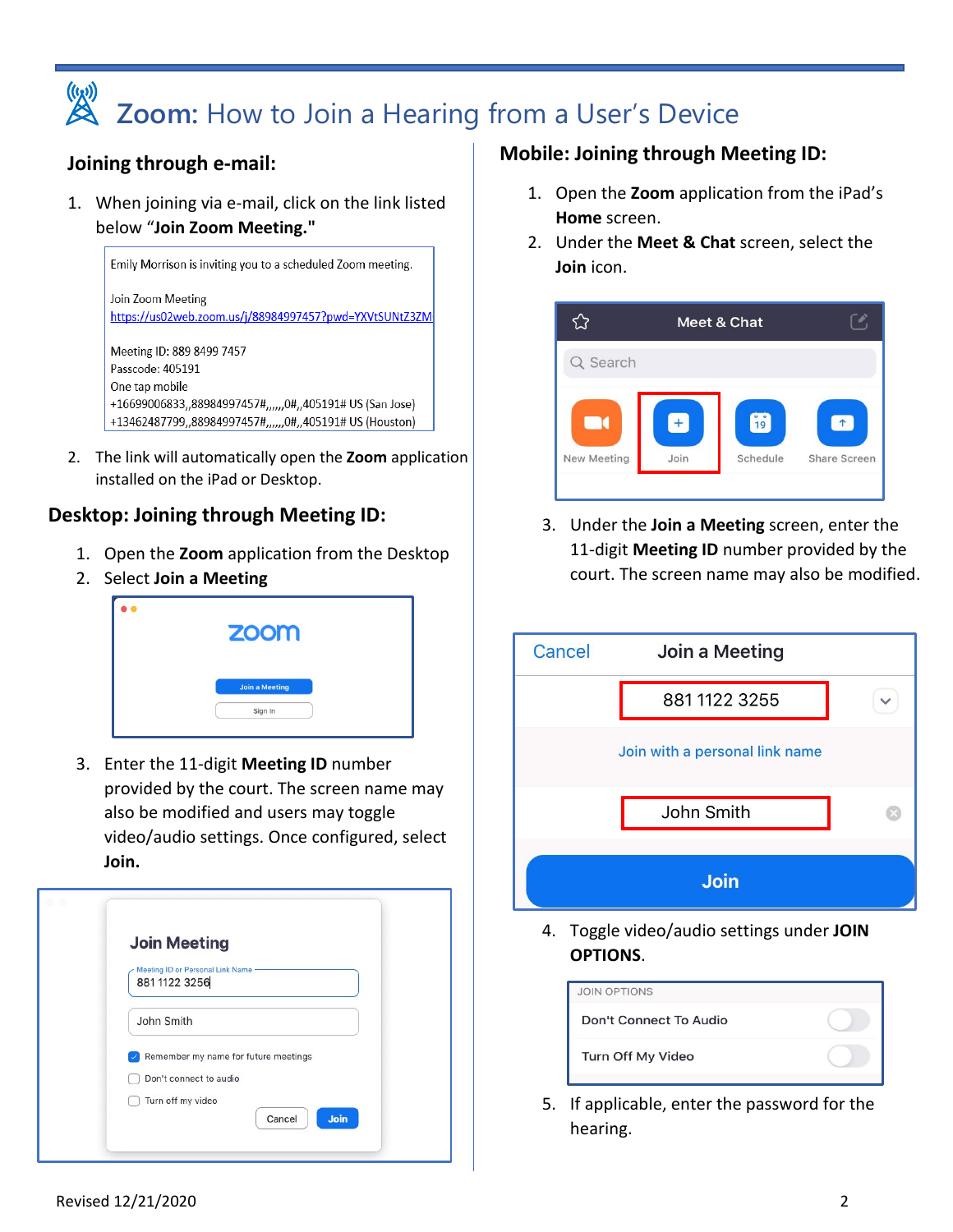#### **Desktop: Joining through the Court Website**

- 1. On the date and time of hearing, go to the Court's website: [www.occourts.org](http://www.occourts.org/)
- 2. Click on the COVID-19 button.



3. Scroll down and click **Probate & Mental Health**.



4. In the box located at the top of the page, click the "CLICK HERE TO APPEAR FOR PROBATE HEARINGS" button, which appears in red.

CLICK HERE TO APPEAR FOR PROBATE HEARINGS

- 5. Then, participants will click the appropriate department button in which they are scheduled to appear.
- 6. Participants will locate the day of their appearance and click on the time they are scheduled to appear. Ensure that the right day of the week and time of the day are selected.

| <b>Department C7</b> |              |               |                |           |                 |               |
|----------------------|--------------|---------------|----------------|-----------|-----------------|---------------|
| <b>Courtroom</b>     | <b>AM/PM</b> | <b>Monday</b> | <b>Tuesday</b> | Wednesday | <b>Thursday</b> | <b>Friday</b> |
|                      |              | 9:00am        | 9:00am         | 9:00am    | 9:00am          | 9:00am        |
|                      | <b>AM</b>    |               | 9:30am         | 9:30am    |                 | $9:30$ am     |
| Dept. C7             |              |               |                |           |                 | 10:30am       |

**Note**: It is recommended that participants test the link the night before the hearing. Do not test links during court hours as a user might join a hearing already in session. Contact the court if any issues are encountered.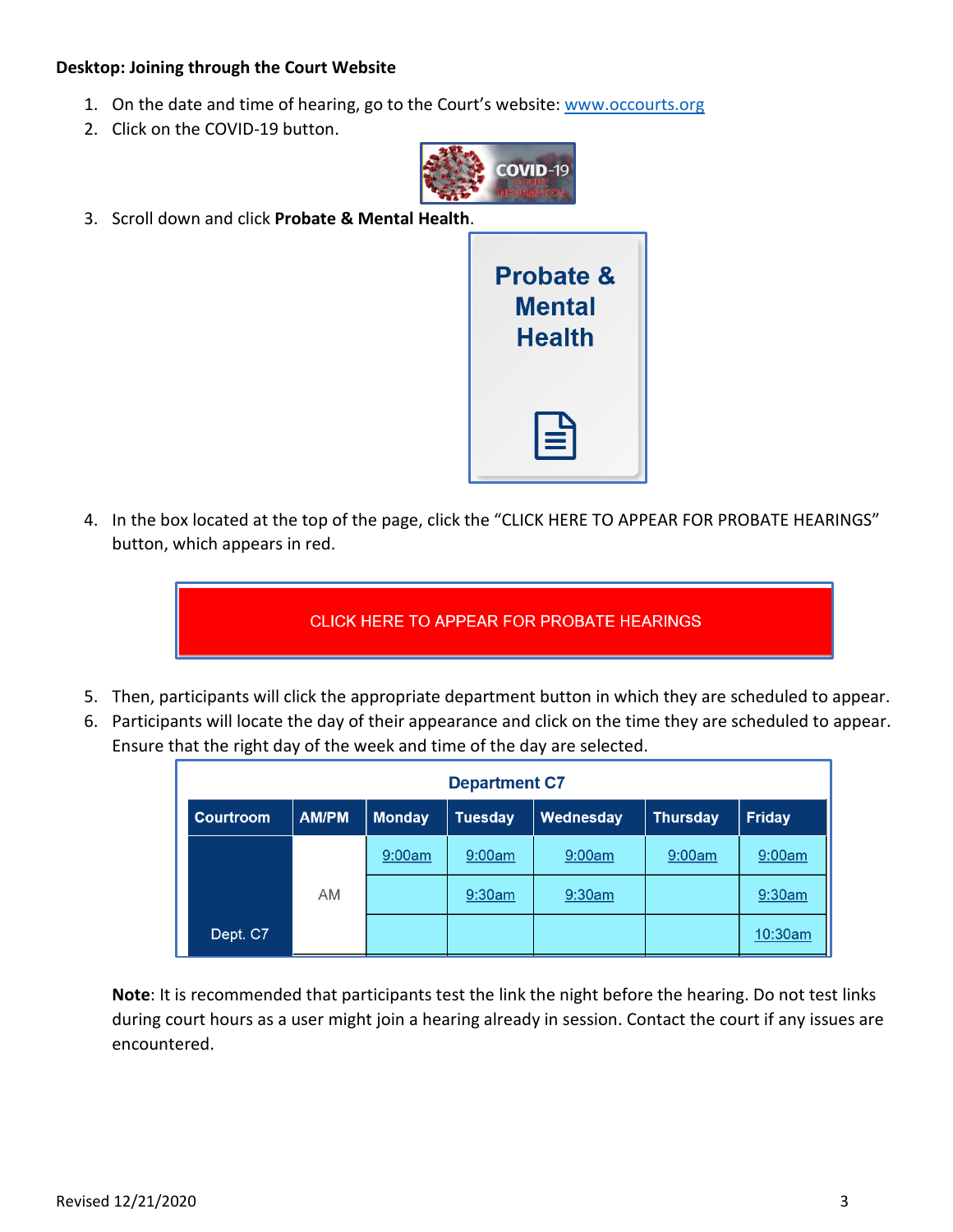## **Zoom Interface**

1. When entering the Zoom meeting, users may be placed into a **Waiting Room,** where the host admit users at the discretion of the Court. The user will receive this message on their screen:



2. When entering the **Zoom** meeting through a device, a notification will appear and an audio preference may be selected. Select **Call using Internet Audio.** 



**Note**: It is recommended for all remote participants to use a headset to avoid creating distractions/feedback within the courtroom.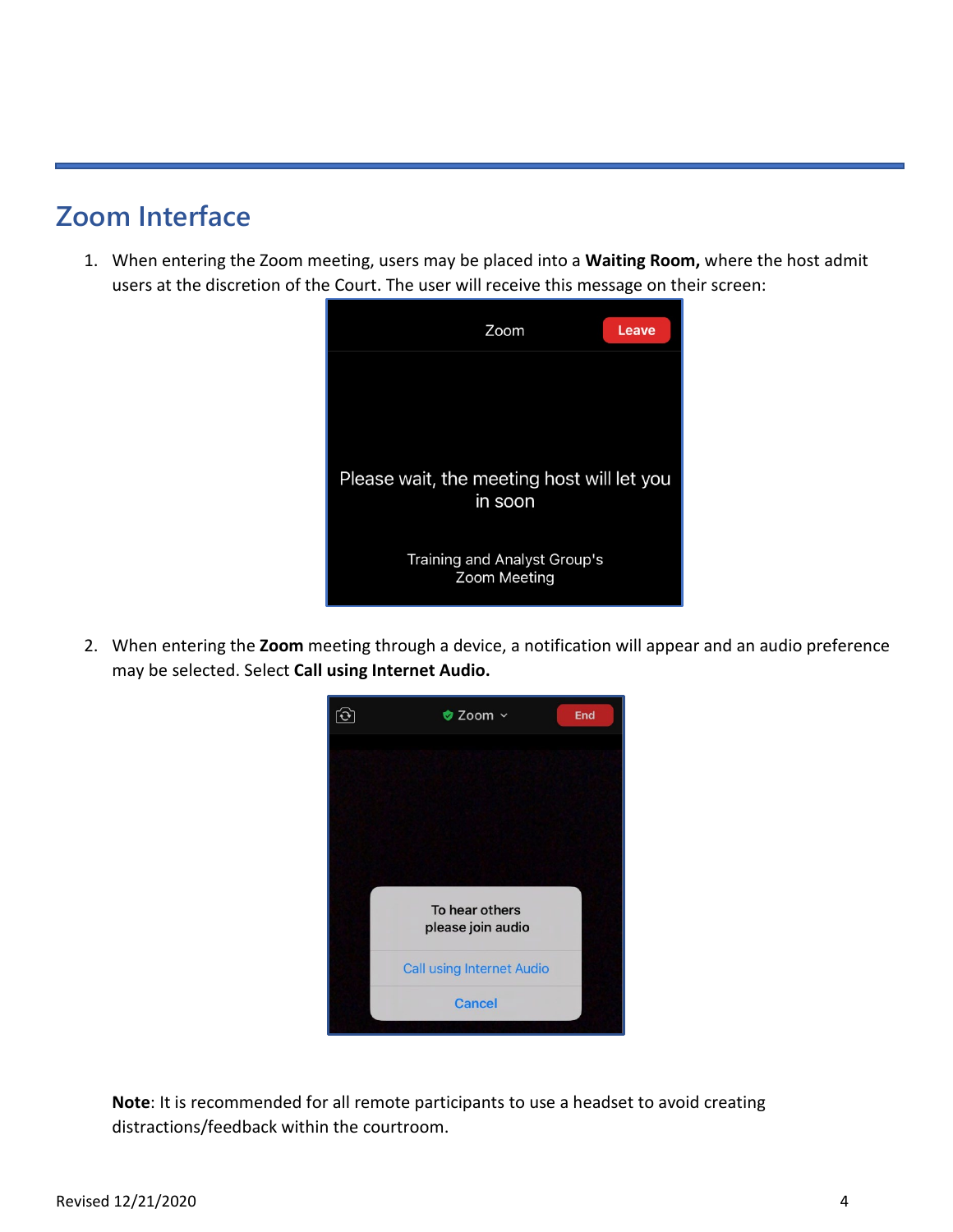2. In order to adjust the **View,** select **View** on the upper right corner, and select between **Speaker View**  (the video focuses on the last participant who speaks) or **Gallery View** (the video focuses on every participant in the hearing).



**Note:** Depending on the device being used, some formats do not support gallery/additional speaker view.

3. At the bottom of the screen, a wide array of buttons appear when the cursor is used to hover over the screen. The ability to **Mute** and **Stop Video** appear on the far left.



4. To see a list of participants within the hearing, select **Participants.** 



5. To start a chat with a participant in this meeting, select **Chat.** Note: this feature may be disabled at the discretion of the courtroom's judicial officer.



6. If a user needs an interpreter, interpretation services are enabled by the Host. Once enabled, participants will receive a notification that language channels are available for selection. The court will select English and will instruct other participants to select their appropriate language channel. The attendees will be able to click **Interpretation** in the meeting.